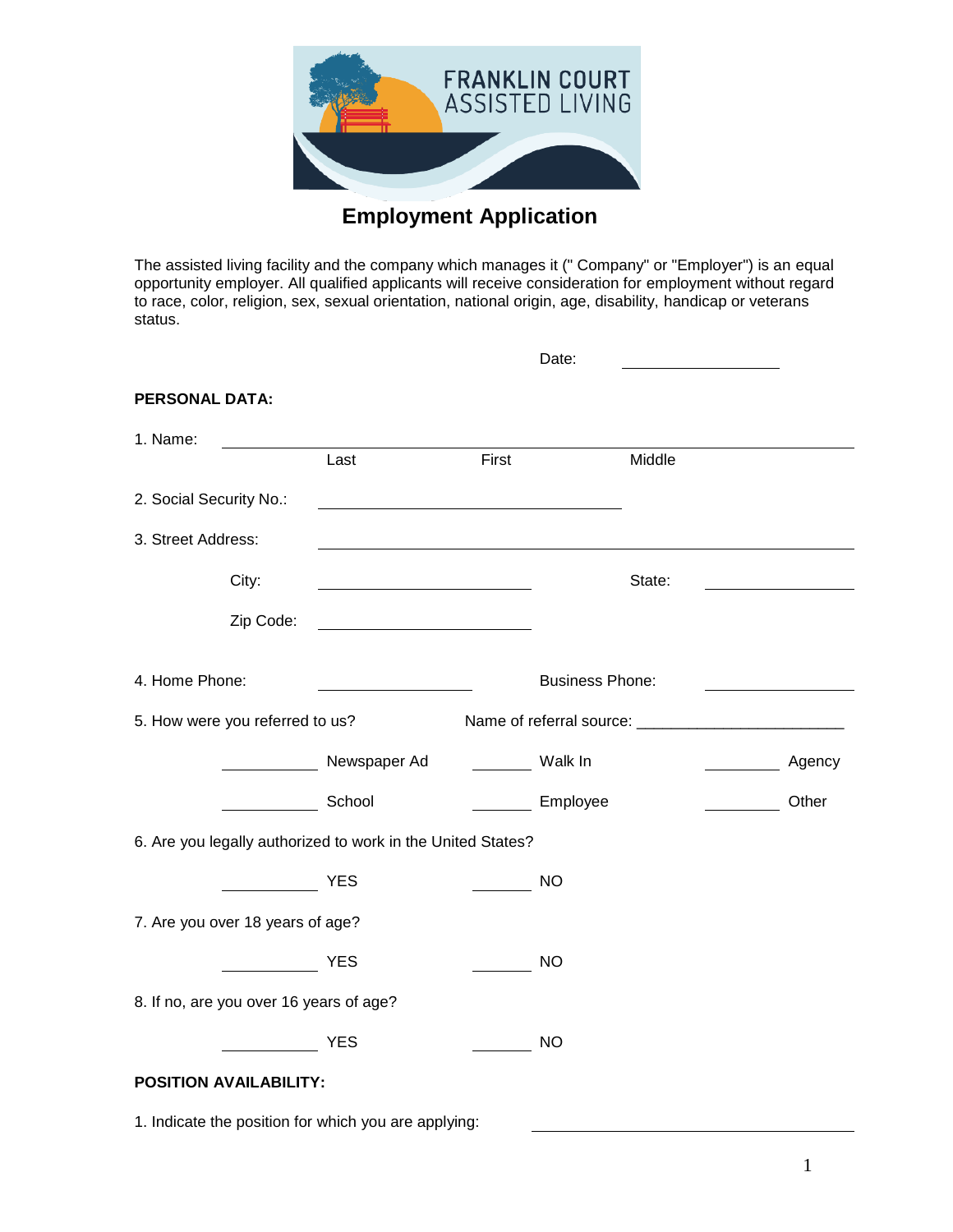2. Type of employment desired:

| 3. Shift Desired: | Regular<br>Temporary                                                                                                    |            | Full Time<br>Full Time<br>Day |            | Part Time<br>Part Time<br>Evening |           | Night |
|-------------------|-------------------------------------------------------------------------------------------------------------------------|------------|-------------------------------|------------|-----------------------------------|-----------|-------|
| 4. Salary Desired |                                                                                                                         |            |                               |            |                                   |           |       |
|                   | 5. When are you available to start?                                                                                     |            |                               |            |                                   |           |       |
|                   | 6. Have you ever worked in this facility for another employer or for this Company before?                               |            |                               |            |                                   |           |       |
|                   |                                                                                                                         | <b>YES</b> |                               | <b>NO</b>  |                                   |           |       |
|                   | 7. Have you ever applied for employment with this company before?                                                       |            |                               |            |                                   |           |       |
|                   |                                                                                                                         | <b>YES</b> |                               | <b>NO</b>  |                                   |           |       |
|                   | 8. Assisted Living Facilities are open 24 hours per day, 365 days per year.<br>Therefore, would you be willing to work: |            |                               |            |                                   |           |       |
| Α.                | <b>Nights</b>                                                                                                           |            |                               | <b>YES</b> |                                   | <b>NO</b> |       |
| В.                | Weekends                                                                                                                |            |                               | <b>YES</b> |                                   | <b>NO</b> |       |
| C.                | <b>Rotating Schedule</b>                                                                                                |            |                               | <b>YES</b> |                                   | <b>NO</b> |       |
| D.                | <b>Flexible Schedule</b>                                                                                                |            |                               | <b>YES</b> |                                   | <b>NO</b> |       |
| Ε.                | Overtime                                                                                                                |            |                               | <b>YES</b> |                                   | <b>NO</b> |       |
| F.                | Holidays                                                                                                                |            |                               | <b>YES</b> |                                   | <b>NO</b> |       |
|                   | Comments:                                                                                                               |            |                               |            |                                   |           |       |
|                   |                                                                                                                         |            |                               |            |                                   |           |       |

## **EMPLOYMENT HISTORY:**

1. List below the names of all your employers (you may list volunteer positions as well as paid positions if you wish). List present employer or most recent employer first.

| Employer:                     |                                                                                                                      |                                                                  |
|-------------------------------|----------------------------------------------------------------------------------------------------------------------|------------------------------------------------------------------|
| Address:                      |                                                                                                                      |                                                                  |
| Dates of Employment:          | From:                                                                                                                | To:                                                              |
| Reason for Leaving:           |                                                                                                                      | <u> 1989 - Johann John Stone, Amerikaansk politiker (* 1908)</u> |
| Title/ Nature of Work:        |                                                                                                                      |                                                                  |
| Name of Immediate Supervisor: |                                                                                                                      |                                                                  |
|                               |                                                                                                                      | Reference Checked By:<br>(Company Use Only)                      |
|                               |                                                                                                                      |                                                                  |
| Employer:                     | <u> 1989 - Johann John Stone, markin film yn y brening yn y brening yn y brening yn y brening y brening yn y bre</u> |                                                                  |
| Address:                      | <u> 1980 - Johann Stein, fransk politik (d. 1980)</u>                                                                |                                                                  |
| Dates of Employment:          | From:                                                                                                                | To:                                                              |
| Reason for Leaving:           |                                                                                                                      |                                                                  |
| Title/ Nature of Work:        |                                                                                                                      | <u> 1989 - Johann Barnett, fransk politik (f. 1989)</u>          |
|                               |                                                                                                                      |                                                                  |
|                               |                                                                                                                      | Reference Checked By:                                            |
|                               |                                                                                                                      |                                                                  |
|                               |                                                                                                                      |                                                                  |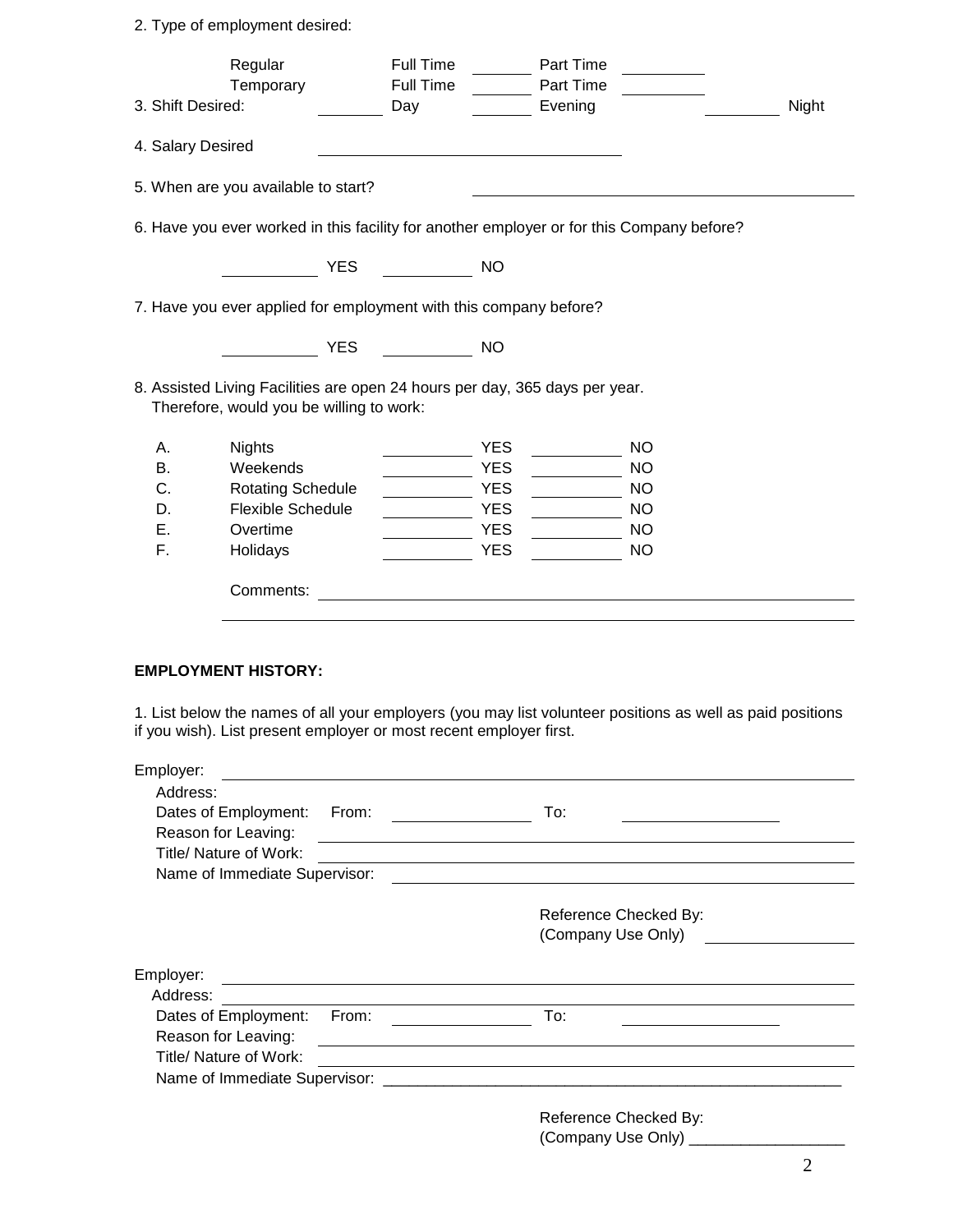| Employer:                                                                                                                                                                                                                      |                                                                                                                  |
|--------------------------------------------------------------------------------------------------------------------------------------------------------------------------------------------------------------------------------|------------------------------------------------------------------------------------------------------------------|
| Address: Andreas Address and Address and Address and Address and Address and Address and Address and Address and Address and Address and Address and Address and Address and Address and Address and Address and Address and A |                                                                                                                  |
|                                                                                                                                                                                                                                | the control of the control of the control of the control of the control of the control of                        |
| Reason for Leaving:<br>Title/ Nature of Work:                                                                                                                                                                                  | and the control of the control of the control of the control of the control of the control of the control of the |
|                                                                                                                                                                                                                                |                                                                                                                  |
|                                                                                                                                                                                                                                |                                                                                                                  |
|                                                                                                                                                                                                                                | Reference Checked By:                                                                                            |
|                                                                                                                                                                                                                                | (Company Use Only)                                                                                               |
|                                                                                                                                                                                                                                |                                                                                                                  |
| Employer:<br><u> 1989 - Johann Stoff, deutscher Stoffen und der Stoffen und der Stoffen und der Stoffen und der Stoffen und der</u>                                                                                            |                                                                                                                  |
|                                                                                                                                                                                                                                |                                                                                                                  |
|                                                                                                                                                                                                                                | To:                                                                                                              |
| Reason for Leaving:<br>Title/ Nature of Work:                                                                                                                                                                                  |                                                                                                                  |
|                                                                                                                                                                                                                                | and the control of the control of the control of the control of the control of the control of the control of the |
|                                                                                                                                                                                                                                |                                                                                                                  |
|                                                                                                                                                                                                                                | Reference Checked By:                                                                                            |
|                                                                                                                                                                                                                                | (Company Use Only)                                                                                               |
|                                                                                                                                                                                                                                |                                                                                                                  |
|                                                                                                                                                                                                                                |                                                                                                                  |
| 2. Are you employed now?<br>YES.                                                                                                                                                                                               | NO.<br><u> 1990 - Jan Barnett, p</u>                                                                             |
| If yes, may we inquire of your present employer?                                                                                                                                                                               | <b>YES</b><br><b>NO</b>                                                                                          |
|                                                                                                                                                                                                                                |                                                                                                                  |
| 3. Do you have any commitments to another employer, which might affect your employment with us?                                                                                                                                |                                                                                                                  |
|                                                                                                                                                                                                                                |                                                                                                                  |
|                                                                                                                                                                                                                                |                                                                                                                  |
|                                                                                                                                                                                                                                |                                                                                                                  |
| 4. Are you subject to any restrictive covenants from prior employment such as agreements to protect                                                                                                                            |                                                                                                                  |
| confidential or proprietary information or agreements not to compete? If so, please explain.                                                                                                                                   |                                                                                                                  |
|                                                                                                                                                                                                                                |                                                                                                                  |
|                                                                                                                                                                                                                                |                                                                                                                  |
|                                                                                                                                                                                                                                |                                                                                                                  |
|                                                                                                                                                                                                                                |                                                                                                                  |
|                                                                                                                                                                                                                                |                                                                                                                  |
| Please provide the following information regarding 3 persons not related to you who you have<br>known you longer than 1 (one) year.                                                                                            |                                                                                                                  |
|                                                                                                                                                                                                                                |                                                                                                                  |
| Name:                                                                                                                                                                                                                          |                                                                                                                  |
| Address:                                                                                                                                                                                                                       |                                                                                                                  |
| Phone Number:                                                                                                                                                                                                                  |                                                                                                                  |
| Years Acquainted:                                                                                                                                                                                                              |                                                                                                                  |
|                                                                                                                                                                                                                                |                                                                                                                  |
|                                                                                                                                                                                                                                | Reference Checked By:                                                                                            |
|                                                                                                                                                                                                                                | (Company Use Only)                                                                                               |
|                                                                                                                                                                                                                                |                                                                                                                  |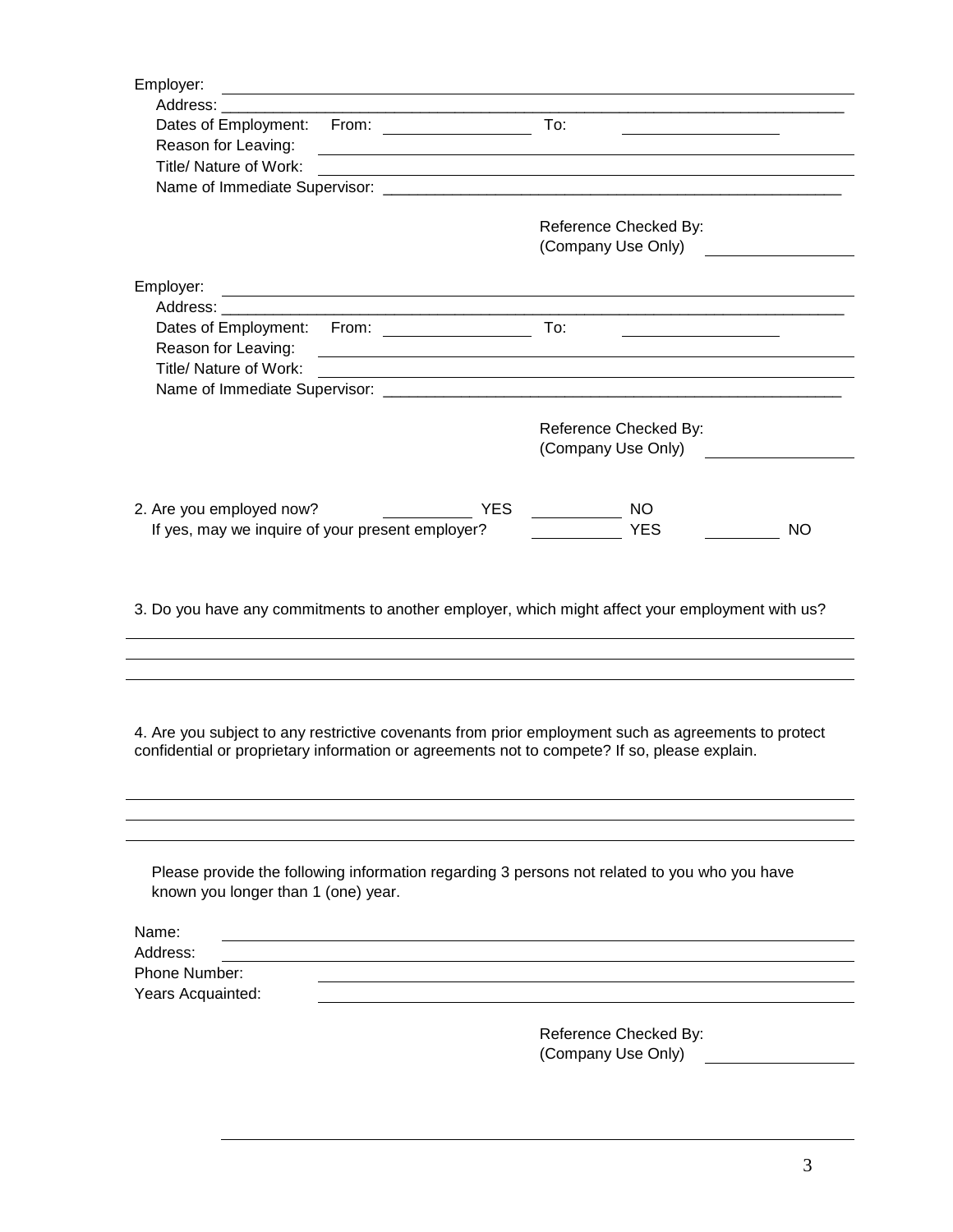| Name:                                     |                                             |                       |
|-------------------------------------------|---------------------------------------------|-----------------------|
| Address:                                  |                                             |                       |
| Phone Number:                             |                                             |                       |
| Years Acquainted:                         |                                             |                       |
|                                           |                                             |                       |
|                                           |                                             | Reference Checked By: |
|                                           |                                             | (Company Use Only)    |
|                                           |                                             |                       |
| Name:                                     |                                             |                       |
| Address:                                  |                                             |                       |
| Phone Number:                             |                                             |                       |
| Years Acquainted:                         |                                             |                       |
|                                           |                                             | Reference Checked By: |
|                                           |                                             | (Company Use Only)    |
|                                           |                                             |                       |
| <b>EDUCATION DATA:</b>                    |                                             |                       |
| <b>High School</b>                        |                                             |                       |
| Name & Address:                           |                                             |                       |
|                                           |                                             |                       |
| Major/Course of Study:                    |                                             |                       |
| Graduated:                                | <b>YES</b>                                  | <b>NO</b>             |
| Degree:                                   |                                             |                       |
|                                           |                                             |                       |
| <b>College</b>                            |                                             |                       |
| Name & Address:                           |                                             |                       |
|                                           |                                             |                       |
| Major/Course of Study:                    |                                             |                       |
| Graduated:                                | <b>YES</b>                                  | <b>NO</b>             |
| Degree:                                   |                                             |                       |
|                                           |                                             |                       |
| <b>Graduate School</b><br>Name & Address: |                                             |                       |
|                                           |                                             |                       |
| Major/Course of Study:                    |                                             |                       |
| Graduated:                                | <b>YES</b>                                  | <b>NO</b>             |
| Degree:                                   |                                             |                       |
|                                           |                                             |                       |
| <b>Trade/Business School</b>              |                                             |                       |
| Name & Address:                           |                                             |                       |
|                                           |                                             |                       |
| Major/Course of Study:                    |                                             |                       |
| Graduated:                                | <b>YES</b>                                  | <b>NO</b>             |
| Degree:                                   |                                             |                       |
|                                           |                                             |                       |
| <b>OTHER</b>                              |                                             |                       |
| Name & Address:                           |                                             |                       |
|                                           |                                             |                       |
| Major/Course of Study:<br>Graduated:      | <b>YES</b>                                  | <b>NO</b>             |
| Degree:                                   |                                             |                       |
|                                           | Subjects of special study or research work: |                       |
|                                           |                                             |                       |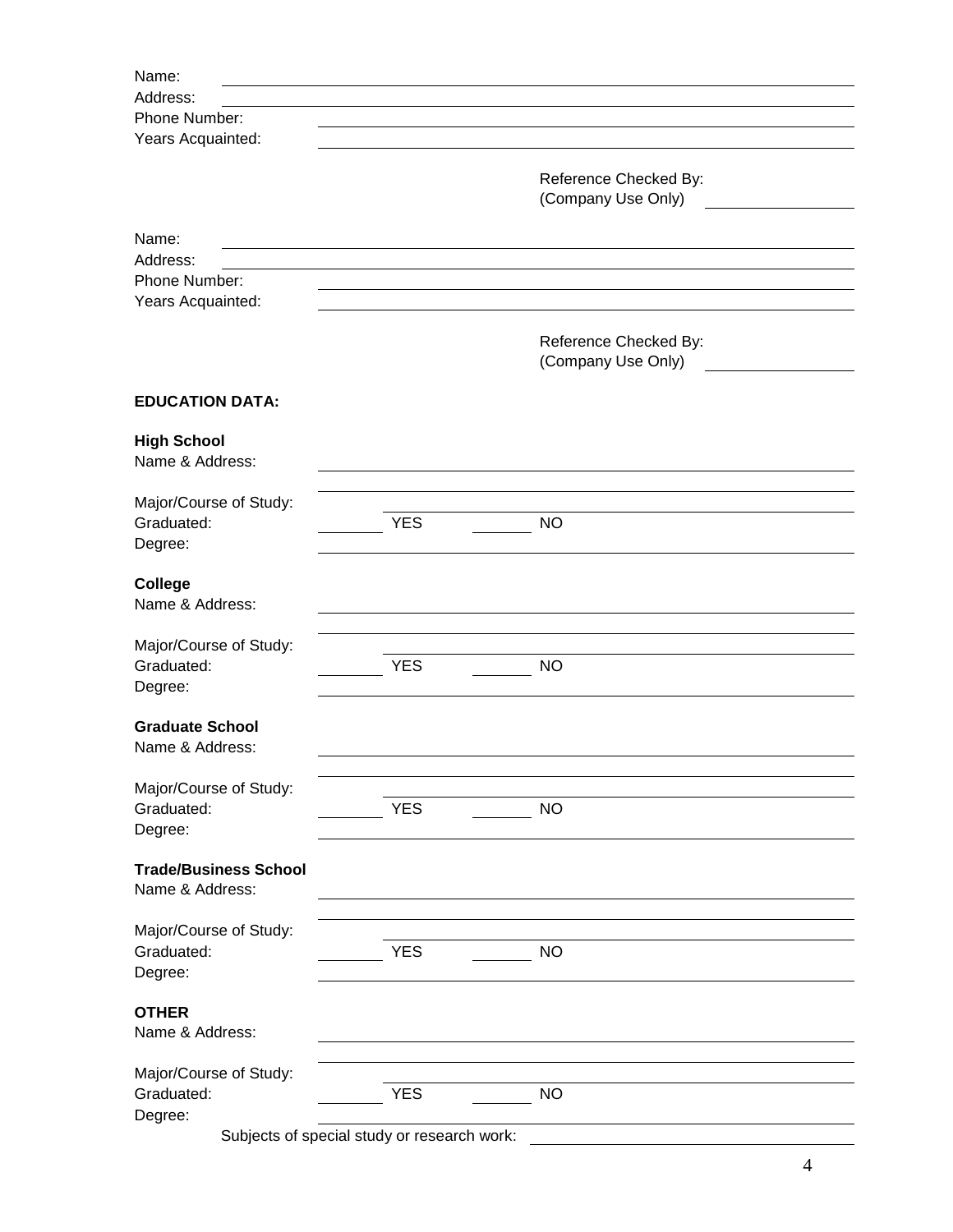## **MISCELLANEOUS:**

|  |  |  |  |  |  | Were you in the U.S Armed Forces: |
|--|--|--|--|--|--|-----------------------------------|
|--|--|--|--|--|--|-----------------------------------|

- a. If yes, what branch?
	- b. Dates of duty? From:
	- c. Rank at separation:
	- d. Briefly describe your duties:

| 1. Were you in the U.S Armed Forces:  | YES | NO. |  |
|---------------------------------------|-----|-----|--|
| a. If yes, what branch?               |     |     |  |
| b. Dates of duty?<br>From:            | To: |     |  |
| c. Rank at separation:                |     |     |  |
| d <b>Priofly docoribo</b> vour dution |     |     |  |

- NOTE: This company does not discriminate on the basis of National Guard or Reserve Unit Duty obligations.
- 2. Please list any other information you think would be helpful to us in considering you for employment, such as organizations, activities, accomplishments, computer skills, etc. Exclude all information indicative of age, sex, sexual orientation, race, religion, color national origin, disability, or handicap.

| <b>CRIMINAL HISTORY</b>                                                |            |           |
|------------------------------------------------------------------------|------------|-----------|
| 1. Have you ever been convicted of a felony?<br>If yes please explain: | <b>YES</b> | <b>NO</b> |
|                                                                        |            |           |

2. Have you been convicted of a misdemeanor during the past five years? Exclude convictions for: drunkenness, simple assault, speeding traffic violations, or disturbing the peace.

**THE SECTION CONTROL** 

3. Have you completed a period of incarceration within the past five years for any misdemeanor (other than a first conviction for any of the following misdemeanors: Drunkenness, simple assault, speeding, traffic violations, or disturbing the peace).

YES NO

4. If the answer to any of the above questions is yes, please state whether you were convicted more than five years ago for any offense (there than a first conviction for any of the following misdemeanors: drunkenness, simple assault, speeding, traffic violations, or disturbing the peace).

NO NO

If yes, please explain:

NOTE: An applicant for employment with a sealed record on file with the commissioner of probation may answer "no record" with respect to an inquiry herein relative to prior arrest, criminal court appearances or convictions. In addition, any applicant for employment may answer "no record" with respect to any inquiry relative to prior arrest or criminal court appearances and adjudication in all cases of delinquency or as a child in need of service, which did not result in a complaint transferred to the superior for criminal prosecution. A conviction will not necessarily disqualify you for the job for which you have applied.